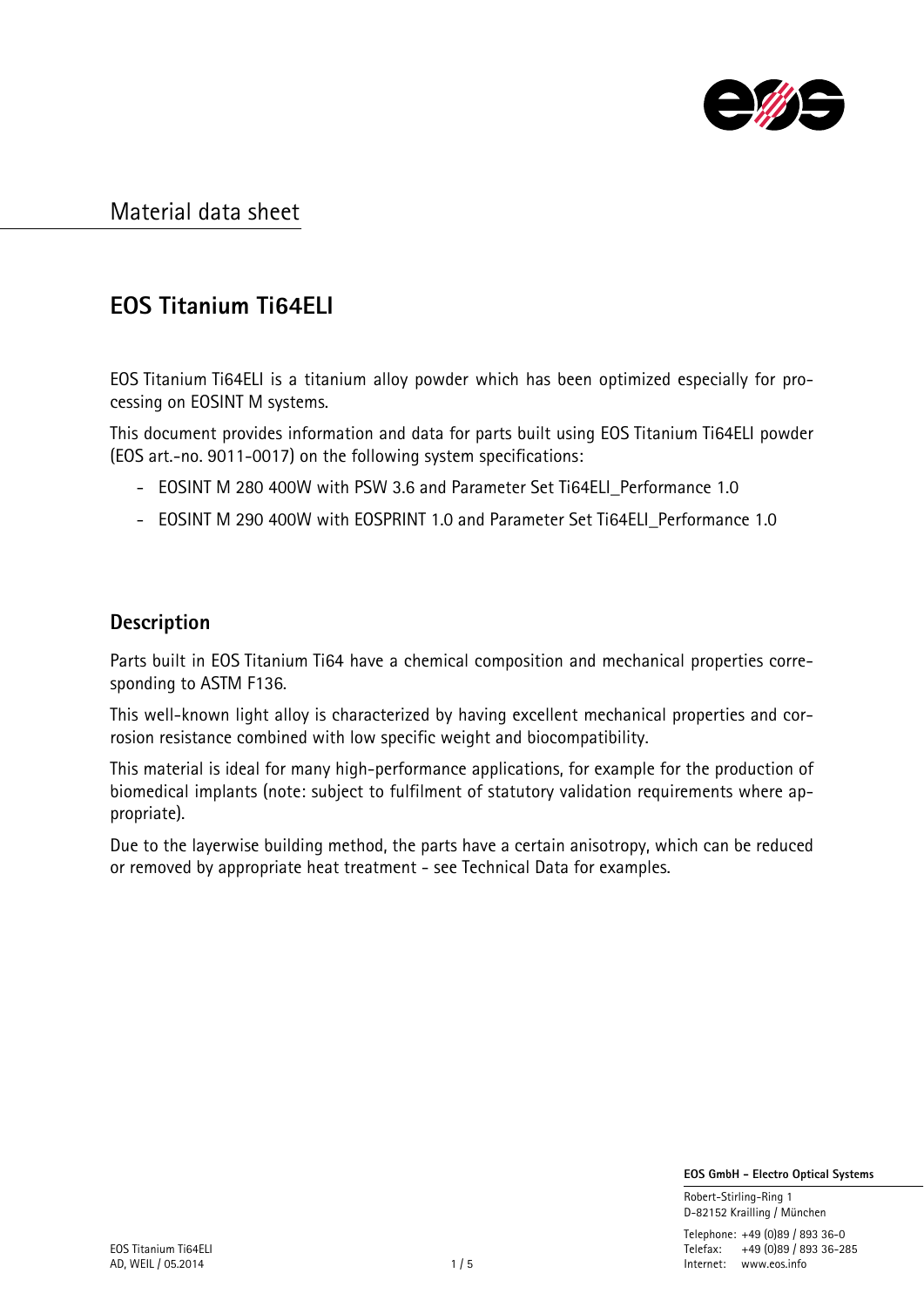

#### **Technical data**

#### **General process and geometric data**

| Typical achievable part accuracy [1], [7] | $\pm$ 50 µm                                                                                                                                                |
|-------------------------------------------|------------------------------------------------------------------------------------------------------------------------------------------------------------|
| Min. wall thickness [2], [7]              | approx. $0.3 - 0.4$ mm<br>approx. 0.012 - 0.016 inch                                                                                                       |
| Surface roughness [3], [7]                |                                                                                                                                                            |
| as built                                  | $R_a$ 3-20 $\mu$ m, $R_z$ 16-126 $\mu$ m<br>$R_a$ 0.120.79 $\times$ 10 <sup>-3</sup> inch,<br>$R_z$ 0.634.96 $\times$ 10 <sup>-3</sup> inch                |
| peened                                    | $\rm{Ra}$ 4–9 $\,\rm{\mu m}$ , $\rm{R}_z$ 22–56 $\,\rm{\mu m}$<br>$R_a$ 0.160.35 x 10 <sup>-3</sup> inch,<br>$R_7$ 0.872.20 $\times$ 10 <sup>-3</sup> inch |
| Volume rate [4]                           | 5 mm <sup>3</sup> /s (18 cm <sup>3</sup> /h)<br>$1.1 \text{ in}^3/h$                                                                                       |

[1] Based on users' experience of dimensional accuracy for typical geometries. Part accuracy is subject to appropriate data preparation and post-processing, in accordance with EOS training.

[2] Mechanical stability is dependent on geometry (wall height etc.) and application

[3] Due to the layerwise building, the surface structure depends strongly on the orientation of the surface, for example sloping and curved surfaces exhibit a stair-step effect. The values also depend on the measurement method used. The values quoted here given an indication of what can be expected for horizontal (up-facing) or vertical surfaces.

[4] Volume rate is a measure of build speed during laser exposure. The total build speed depends on the average volume rate, the recoating time (related to the number of layers) and other factors such as DMLS-Start settings.

D-82152 Krailling / München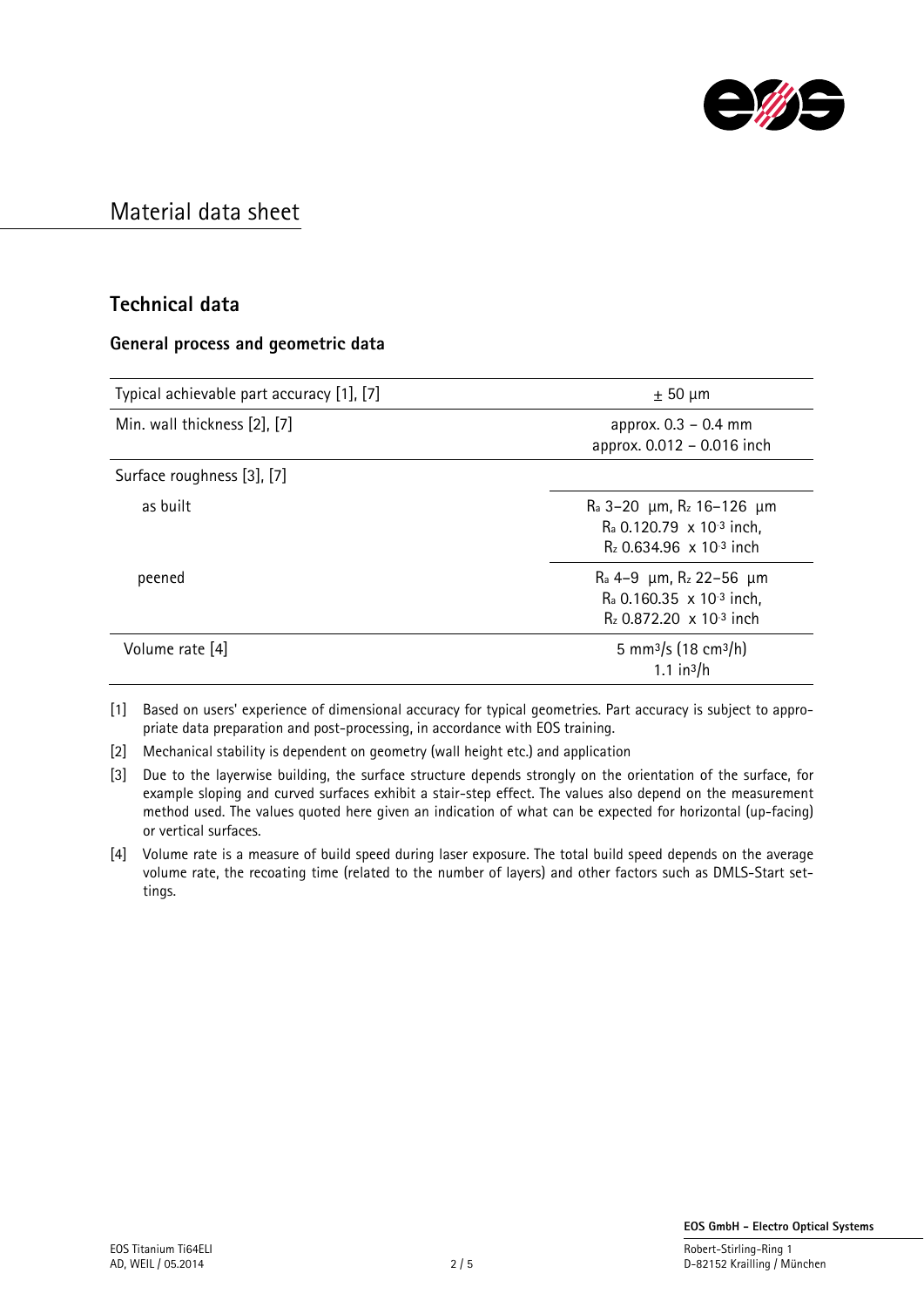

### **Physical and chemical properties of parts**

| Material composition | Ti (balance)                               |
|----------------------|--------------------------------------------|
|                      | Al $(5.5 - 6.75 \text{ wt.} -\frac{0}{0})$ |
|                      | $V$ (3.5 – 4.5 wt.-%)                      |
|                      | $0 < 0.2$ wt.-%                            |
|                      | $N < 0.05$ wt.-%                           |
|                      | $C < 0.08$ wt.-%                           |
|                      | $H < 0.015$ wt.-%                          |
|                      | $Fe < 0.3$ wt.-%                           |
| Relative density     | approx. 100 %                              |
| Density              | 4.41 g/cm <sup>3</sup>                     |
|                      | $0.159$ lb/in <sup>3</sup>                 |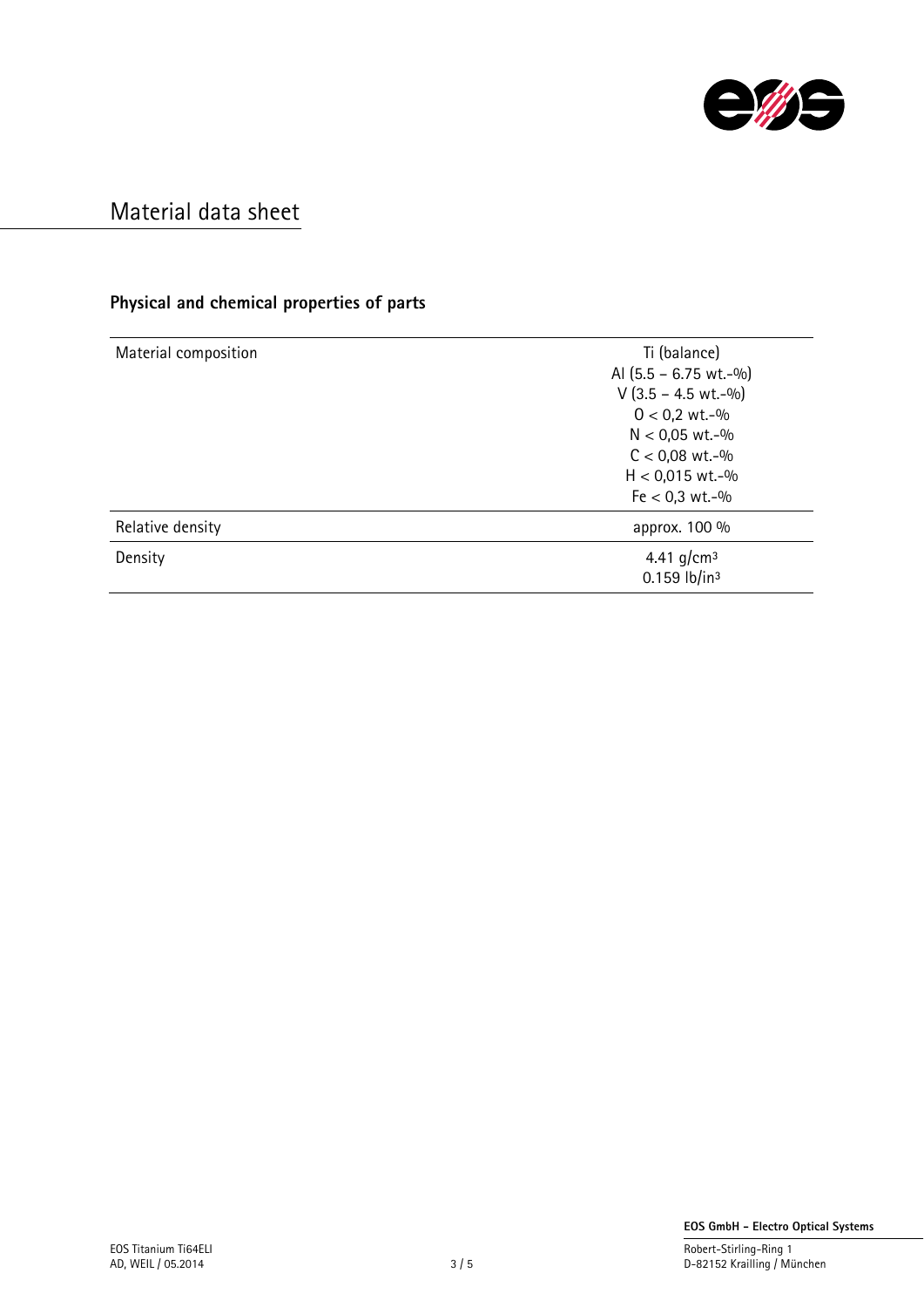

### **Mechanical properties of parts [7]**

|                                 | As built                             | Heat treated [6]                                                     |
|---------------------------------|--------------------------------------|----------------------------------------------------------------------|
| Tensile strength [5]            |                                      |                                                                      |
| - in horizontal direction (XY)  | 1260 $\pm$ 40 MPa<br>$183 + 6$ ksi   | min. 860 MPa (124.7 ksi)<br>1075 $\pm$ 30 MPa (156 $\pm$ 4 ksi)      |
| - in vertical direction (Z)     | 1250 $\pm$ 50 MPa<br>181 $\pm$ 7 ksi | min. 860 MPa (124.7 ksi)<br>1080 ± 30 MPa (157 ± 4 ksi)              |
| Yield strength $(R_{p0.2})$ [5] |                                      |                                                                      |
| - in horizontal direction (XY)  | 1125 $\pm$ 65 MPa<br>163 $\pm$ 9 ksi | min. 795 MPa (115.3 ksi)<br>typ. 1000 $\pm$ 40 MPa (145 $\pm$ 6 ksi) |
| - in vertical direction (Z)     | 1130 $\pm$ 75 MPa<br>164 ± 11 ksi    | min. 795 MPa (115.3 ksi)<br>1005 ± 40 MPa (146 ± 6 ksi)              |
| Elongation at break [5]         |                                      |                                                                      |
| - in horizontal direction (XY)  | $(7 \pm 3)$ %                        | min. 10 %<br>$(13 \pm 3 \%)$                                         |
| - in vertical direction (Z)     | $(9 \pm 3)$ %                        | min. 10 %<br>$(15 \pm 4 \%)$                                         |
| Modulus of elasticity [5]       |                                      |                                                                      |
| - in horizontal direction (XY)  | 108 $\pm$ 20 GPa<br>$16 + 2.9.0$ Msi | 111 $\pm$ 20 GPa<br>$16 + 2.9$ Msi                                   |
| - in vertical direction (Z)     | 112 $\pm$ 13 GPa<br>$16 + 1.9$ Msi   | typ. $115 \pm 20$ GPa<br>typ. $\pm$ 2.9 Msi                          |

[5] Tensile testing according to ISO 6892-1:2009 (B) Annex D, proportional test pieces, diameter of the neck area 5 mm ( 0.2 inch), original gauge length 25 mm (1 inch).

[6] Specimens were treated at 800 °C (1470 °F) for 2hours in argon inert atmosphere. The minimum values refer standards ASTM F136-08<sup>81</sup>.

[7] Hint: these properties were determined on an EOSINT M 280 400W. Test parts from machine type EOS M 290 400W correspond with these data.

D-82152 Krailling / München